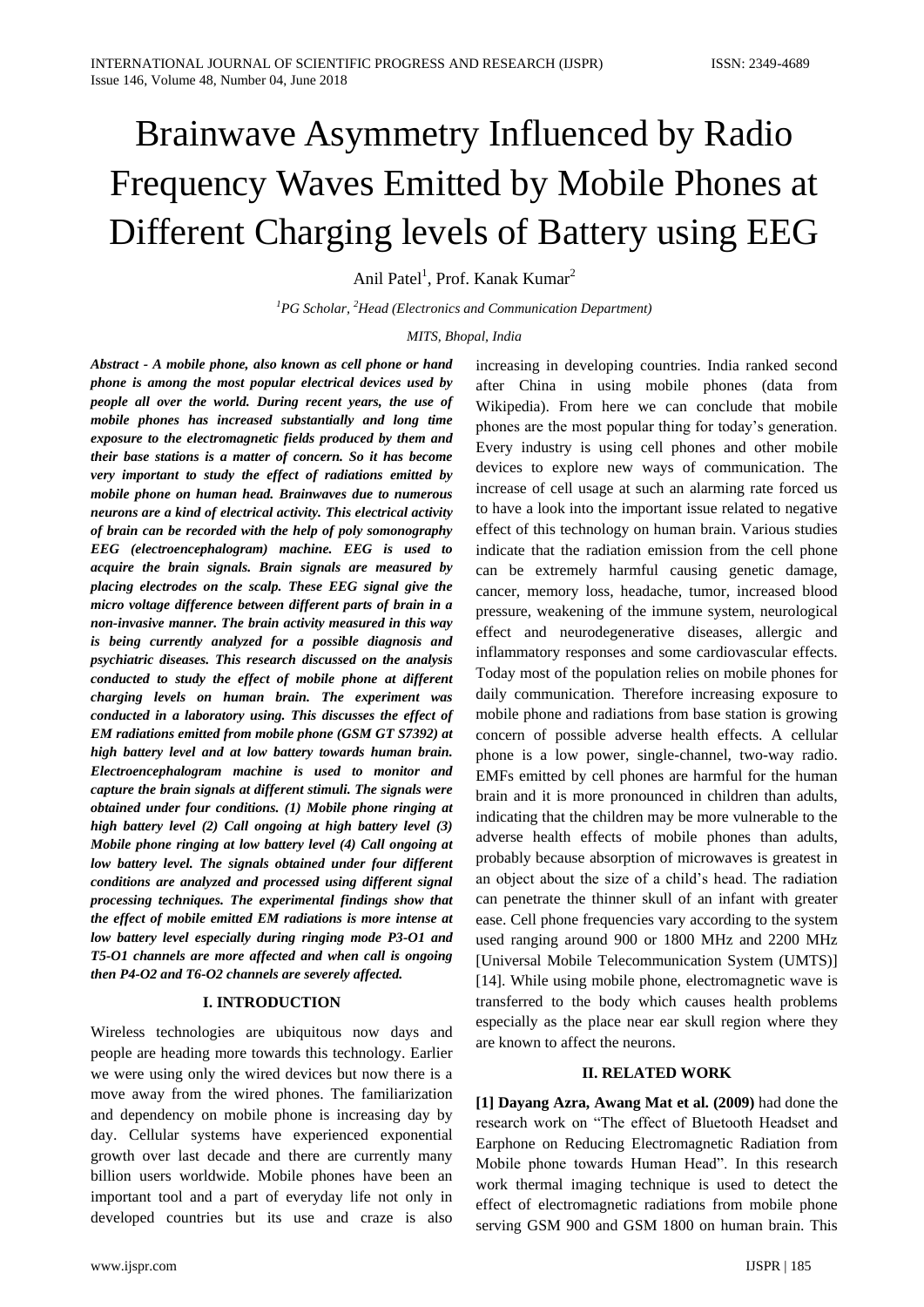technique is used to measure and capture the temperature distribution during the experimental analysis for every 5 minutes interval.

**[2] Heow Pueh Lee\*, Siak Piang Lim et al.(2014)** conducted study on Comparative studies of perceived vibration strength for commercial mobile phones shows Among the five mobile phones for the survey, most of the student volunteers or participants felt that product E and product C had better vibration perception than the remaining phone models, be it holding in palms or putting in their pockets. Product A had the weakest vibration perception level when putting inside the pocket.

**[3] Supriya Goel, Manoj Duhan, Geeta Singh et. al (2013)** have done a study on "Comparative Analysis of impact of Mobile Phone Radiations on Human Brain: GSM 2G Vs GSM 3G". In this study they have conducted the experiment on 5 volunteers to examine the effect of electromagnetic radiation on human brain while using the mobile phone for 10 minutes. The result shows that the 2G has more effect than 3G.

**[4] Christoph Augner, Timo Gnambs, Robert Winker, Alfred Barth et al (2012)** study acute effects of electromagnetic fields emitted by GSM mobile phones on subjective wellbeing and physiological reactions: A metaanalysis gives provides evidence that short term exposure of RF-EMF emitted by mobile phones do not affect wellbeing and related parameters.

**[5] Hillert et al., (2008)** found a significant effect for headaches it is intriguing that despite the small number of studies and the short exposure duration the overall metaanalytical effect for headaches was 0.08 with a standard error of 0.05. Considering the experimental situation that is often aversive especially for subjects that consider themselves EHS and the short exposure duration and stressing that any exposure related effect on wellbeing must be small (otherwise there would be no controversy about this issue) headaches deserve further study.

**[6] V.I. Thajudin Ahamed, N.G. Karthick, Paul K. Joseph(2007)** study Effect of mobile phone radiation on heart rate variability on Neurological effect of the electromagnetic field emitted from MP, using HRV measures is examined. The indices, namely sample entropy and scaling exponent, indicate an increase when MP is placed near the chest and a decrease when MP is placed near the head. It can be concluded that the variation is not significant as the 'p' value is high, compared to "without MP condition".

**[7] Li Yang, Lu Guizhen(2008)** study on The research on biological effects of mobile phone radiation to human body so that The research about the biological effect of mobile phone radiation belongs to interdisciplinary subjects, and relates to microwave technology, biology,

**[8] Dennisj. Mc Farland, A.Toddle Fkowicz et al.(1997)** study on Design and operation of an EEG-based brain-computer interface with digital signal processing technology. Development and implementation of EEGbased brain-computer communication requires a system that is highly flexible and capable of rapid and complex real time processing and that provides comprehensive top graphic a land spectral data.

# **III. PROBLEM IDENTIFICATIONS**

From the study of various research papers we have obtained the following problems:

- Comparative study of behavior of EEG signal in three different conditions, while talking on a GSM 2G phone, while using earphone and while using a Bluetooth headset.
- Application of digital signal processing tools and various mathematical functions to determine which communication technology has the highest effect on the behavioral characteristics of EEG signal.

# **IV. RESEARCH OBJECTIVES**

- Study of behavior of EEG signal when RF power is emitted by a GSM 2G phone.
- Study of behavior of EEG signal while attending a call with the use of earphone.
- Study of behavior of EEG signal while attending a call with the use of Bluetooth headset.
- Analyzing the behavioral characteristics of EEG signal obtained under specified conditions.

# **V. METHODOLOGY**

- The Electroencephalogram (EEG) is defined as a technique which provides measurement of the electric activity is the brain, translating the chemical currents into voltage recordings. In this technique, electrical activity of an alternating type recorded from the scalp surface after being picked up by metal electrodes and conductive media. The medical imaging technique that reads scalp electrical activity generated by brain structures is called Electroencephalography.
- The EEG measured directly from the cortical surface is called Electrocardiograms while when using depth probes it is called Electro gram. It has high temporal resolution in that it is able to characterize fast changes in current flows, but poor spatial resolution because measurements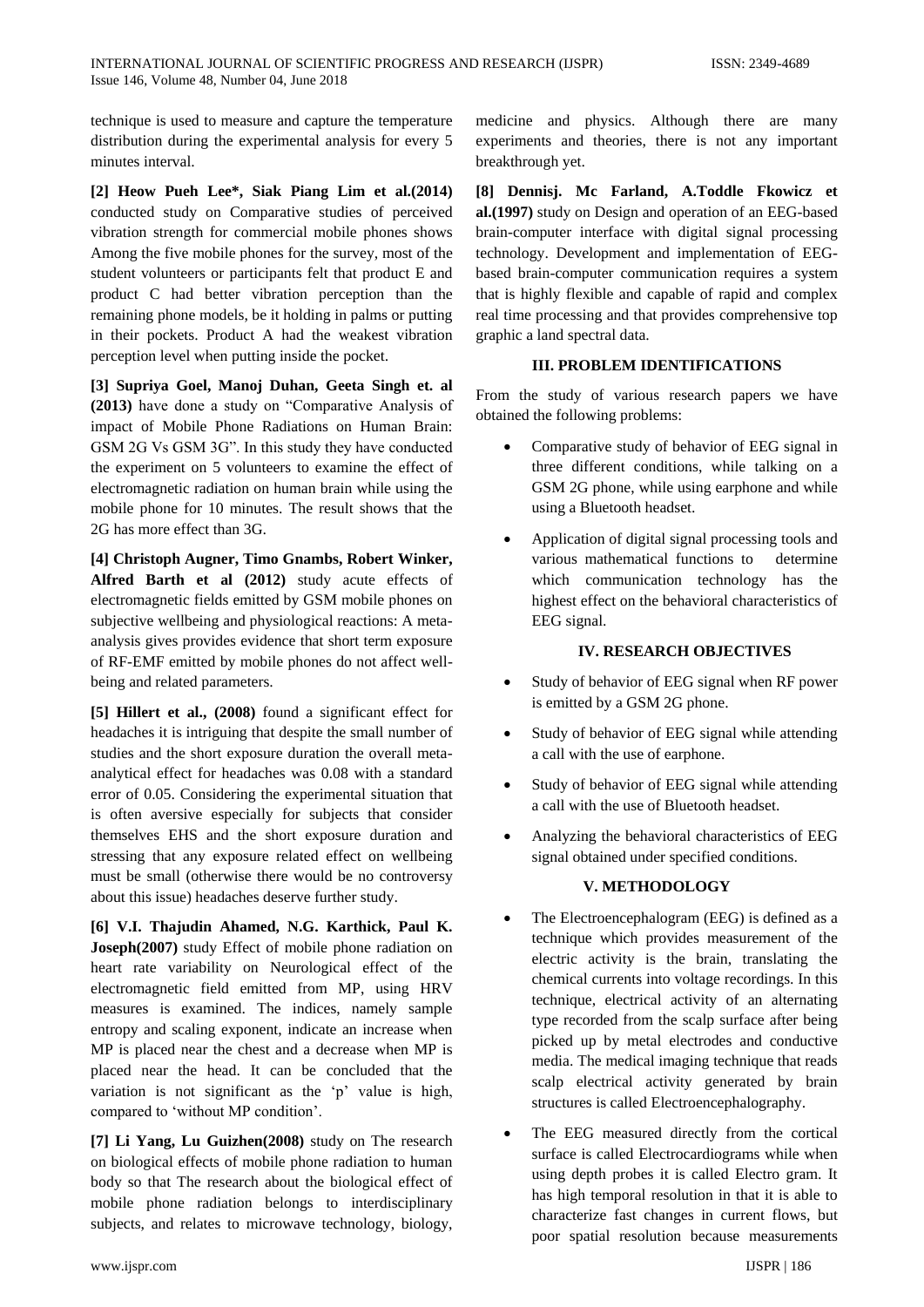are limited by the number of electrodes, their placement and properties of the head.

- Thus electroencephalographic reading is a completely non-invasive procedure that can be applied repeatedly to patients, normal adults, and children with virtually no risk or limitation.
- The EEG was originally developed as a method for investigating mental processes. Clinical applications soon became visible, most notably in epilepsy. EEG visual patterns were correlated with functions, dysfunctions and diseases of central nervous system, then emerging as one of the most important diagnostic tools of neurophysiology.

Electrodes conduct voltage potentials as microvolt level signals, and carry them into amplifiers that magnify the signals approximately ten thousand times. The use of this technology depends strongly on the electrodes positioning and the electrodes contact.

### **VI. RESULT & ANALYSIS**

### **A. SIGNAL PROCESSING TECHNIQUES**

To examine the effect of electromagnetic radiations on human brain digital signal processing techniques are applied. The signals obtained are analyzed using digital signal processing techniques like power spectral density, autocorrelation, Fast Fourier transform. Fast Fourier transform is calculated to obtain the power spectrum density of the acquired electrical signals originated in the brain in response to the stimuli impinged in the form of radiations emitted by the mobile phone at high battery level and at low battery level. Various signal processing techniques like autocorrelation, cross correlation, power spectral density, average, max & min operations are used.

## **B. AUTOCORRELATION**

Autocorrelation refers to the correlation of a time series with its own past and future values. Autocorrelation is also sometimes called "lagged correlation" or "serial correlation", which refers to the correlation between members of a series of numbers arranged in time. Positive autocorrelation might be considered a specific form of "persistence", a tendency for a system to remain in the same state from one observation to the next. Autocorrelation can be exploited for predictions: an auto correlated time series is predictable, probabilistically, because future values depend on current and past values. Autocorrelation is the similarity between observations as a function of the time lag between them. For continuous functions f, the autocorrelation is defined as:

$$
f(t) * f(t+\tau) = \int_{-\infty}^{+\infty} f * (t) f(t+\tau) d\tau
$$

Three tools for assessing the autocorrelation of a time series are (1) the time series plot, (2) the lagged scatter plot, and (3) the autocorrelation function.

### **C. AUTOCORRELATION FUNCTION**

An important guide to the persistence in a time series is given by the series of quantities called the sample autocorrelation coefficients, which measure the correlation between observations at different times. The set of autocorrelation coefficients arranged as a function of separation in time is the sample autocorrelation function, or the acf. An analogy can be drawn between the autocorrelation coefficient and the product moment correlation coefficient. Assume N pairs of observations on two variables x and y. The correlation coefficient between x and y is given by

$$
r=\tfrac{\sum (x_i-\overline{x})(y_i-\overline{y})}{[\sum (x_i-\overline{x})^2]^{\frac{1}{2}}[\sum (y_i-\overline{y})^2]^{1/2}}
$$

### **D. CROSS CORRELATION**

The cross-correlation (CC) function represents the similarity of two signals as a function of a time-lag applied to one of them. It is also known as sliding dot product. Usually it is used to find occurrences of a known signal's sequence in an unknown one. For continuous functions f and g, the cross correlation is defined as:

# $f(t) * g(t) = \int_{-\infty}^{+\infty} f * (t) g(t + \tau) d\tau$

Where f\* denotes the complex conjugate of f (Wikipedia, 2014b). Similarly, for discrete functions, the cross correlation is defined as:

$$
f(n) * g(n) = \sum_{m=-\infty}^{\infty} f * [m]g[n+m]
$$

The Cross correlation is similar in nature to the convolution of two functions.

# **E. POWER SPECTRAL DENSITY**

Power Spectral Density (PSD) is the frequency response of a random or periodic signal. It tells us where the average power is distributed as a function of frequency. The PSD is deterministic, and for certain types of random signals is independent of time. This is useful because the Fourier transform of a random time signal is itself random, and therefore of little use calculating transfer relationships (i.e., finding the output of a filter when the input is random). The PSD of a random time signal  $x(t)$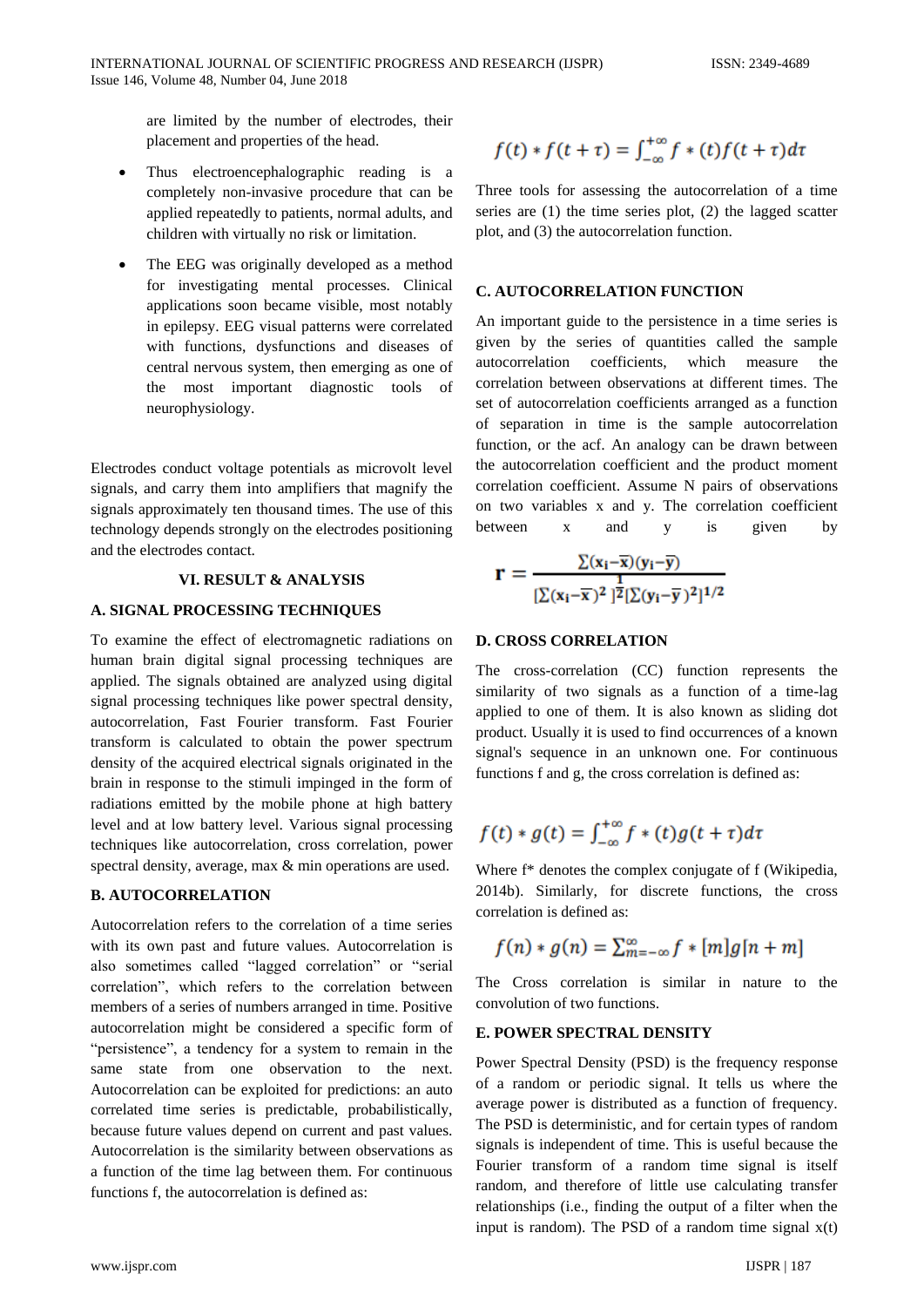can be expressed in one of two ways that are equivalent to each other

# **F. MIN & MAX**

This gives us the minimum and maximum values of the given data. PSD of continuous analogue EEG signal is a set of approx. 1000 values. Min & Max function gives o/p out of large set of data.

# **G. COHERENCE**

Coherence is a linear correlation measure between two signals represented as a frequency function. It uncovers the correlation between two signals at different frequencies and is often applied for the EEG signal analysis at hospitals. Usually it is used for analysing the condition of different cognitive disorders. It has already been proved that EEG-based coherence analysis can be used in biometrics. The formula below represents the magnitude of the squared coherence estimate, which is a frequency function with values ranging from 0 to 1, quantizes how well x corresponds to y at each frequency. The coherence Cxy(f) is a function of the power spectral density Pxx and Pyy of x and y and the cross-power spectral density Pxy of x and y, as defined in Formula below:

$$
C_{XY}(f) = \frac{(|P_{xy}(f)|)^2}{(P_{xx}(f)P_{yy}(f))}
$$

In our case, the EEG feature is represented by a set of points of the coherence function. The values x and y are de-trended and filtered raw EEG values in microvolts (μ) from two different electrodes. This function should be applied to all pairs of the data from EEG electrodes. Thus, if the number of electrodes exceeds, the size of the feature table exceeds exponentially. So we must keep in mind that we have to limit the number of sensors for the coherence analysis.

**AUTOCORRELATION VALUES OF BRAIN ACTIVITY OF SUBJECTS IN HIGH BATTERY RINGING MODE (TABLE 4.2.1 –TABLE 4.2.4)**

# **TABLE 4.2.1 AUTOCORRELATION VALUES OF SUBJECT FOR P3-O1 CHANNEL**

| <b>SUBJECT A</b> | <b>SUBJECT B</b> | <b>CORRELATION</b> |
|------------------|------------------|--------------------|
| SUB <sub>1</sub> | SUB <sub>2</sub> | 0.845056528        |
| SUB <sub>1</sub> | SUB <sub>3</sub> | 0.705127255        |
| SUB <sub>1</sub> | SUB <sub>4</sub> | 0.868334929        |
| SUB <sub>1</sub> | SUB5             | 0.859973398        |
| SUB <sub>2</sub> | SUB <sub>3</sub> | 0.649742631        |
| SUB <sub>2</sub> | SUB4             | 0.831482316        |
| SUB <sub>2</sub> | SUB5             | 0.876267703        |
| SUB <sub>3</sub> | SUB <sub>4</sub> | 0.818628465        |
| SUB <sub>3</sub> | SUB <sub>5</sub> | 0.595567117        |



SUB4 | SUB5 | 0.776518764

# **Fig 1: PLOT OF AUTOCORRELATION VALUES OF SUBJECT FOR P3-O1 CHANNEL**

# **AUTOCORRELATION VALUES OF SUBJECT FOR P4-O2 CHANNEL**

| <b>SUBJECT A</b> | <b>SUBJECT B</b> | <b>CORRELATION</b> |
|------------------|------------------|--------------------|
| SUB <sub>1</sub> | SUB <sub>2</sub> | 0.746343014        |
| SUB <sub>1</sub> | SUB <sub>3</sub> | 0.664698088        |
| SUB1             | SUB4             | 0.88892281         |
| SUB <sub>1</sub> | SUB5             | 0.886236502        |
| SUB <sub>2</sub> | SUB <sub>3</sub> | 0.345691453        |
| SUB <sub>2</sub> | SUB4             | 0.603732296        |
| SUB <sub>2</sub> | SUB5             | 0.58594325         |
| SUB <sub>3</sub> | SUB4             | 0.826609856        |
| SUB3             | SUB <sub>5</sub> | 0.76878633         |
| SUB4             | SUB5             | 0.918903109        |



# **FIG 2: PLOT OF UTOCORRELATION VALUES OF SUBJECT FOR P4-O2 CHANNEL**

### **VII. CONCLUSION**

After completing this research work it can be concluded that the mobile phone adversely affects the human brain. , we conclude that the impact of radiation is not same at all the areas of brain. This very fact indicates the variable impact of radiations on our brain cells. As we can see from the table 1-2 and figures 1-2 that the value of autocorrelation is greater than 0.6 for most of the channels. In most of cases it lies between 0.7-o.9. This indicates a strong linear relationship between present and past values. It is concluded that it is more dangerous to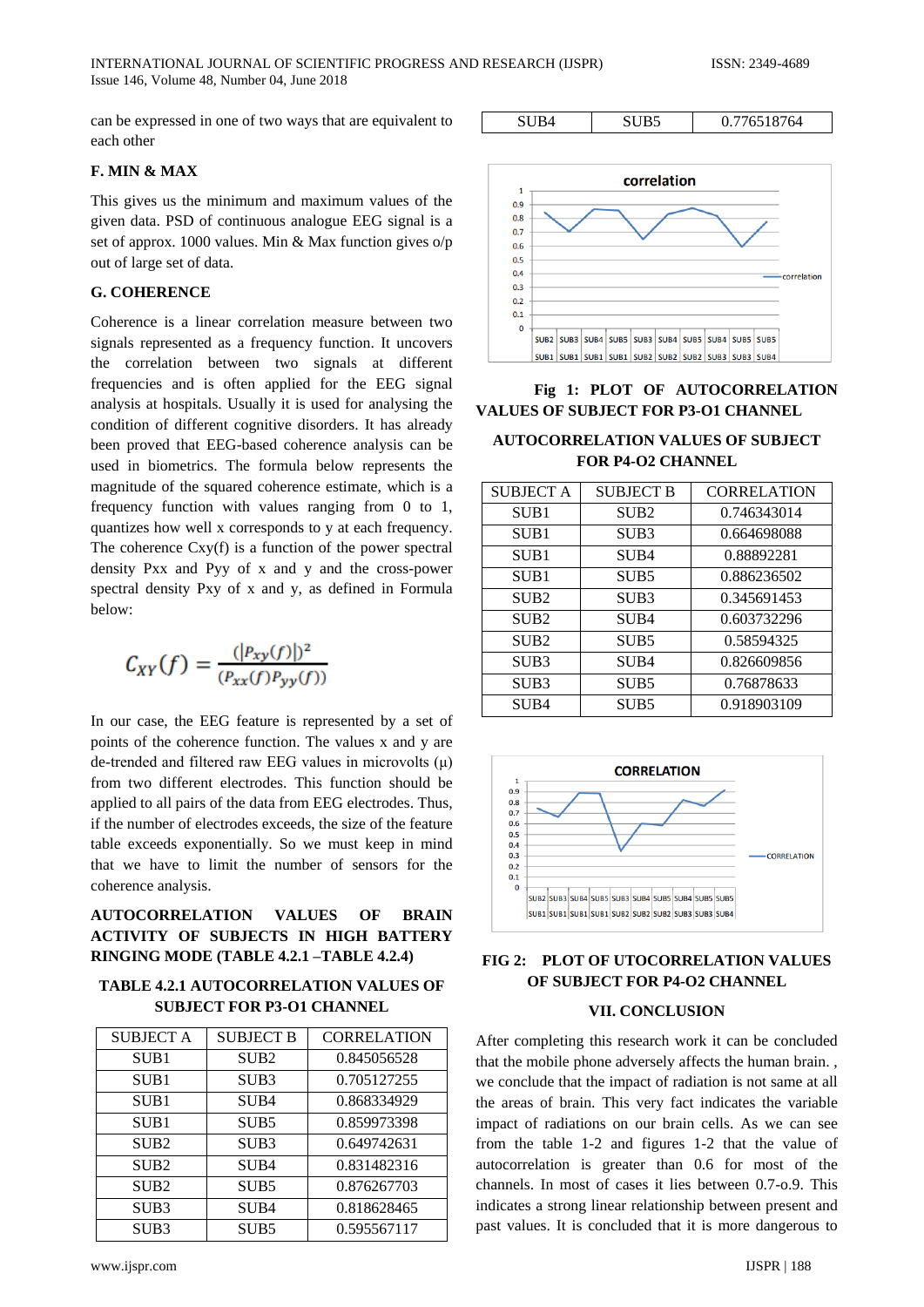use mobile phone when its battery is at low level. When it is in ringing mode, at low battery, P3-O1 and T5-O1 channels (backleft part of brain) are more affected. When call is ongoing, at low battery, P4-O2 and T6- O2 channels (back-right portion of brain) are severely affected. Mobile phone has its own advantages and disadvantages.

### **VIII. FUTURE WORK**

(1) EEG can be used for biometric authentication process. These include the combination of facial recognition and EEG-based authentication, as well as using eye artifacts and facial expressions as extra context data. In a future version of the system, it would be relevant to use more unique features, which are complementary to each other, and cover all of the five EEG characteristics (frequencies, amplitudes, wave morphology, spatial distribution, reactivity), so that behavioral and physiological data is covered for authentication reasoning. Furthermore, we suggest using emotional states (which can be extracted from the Emotive research package) as extra context, in order to avoid emotional states influencing the authentication result, by adjusting features accordingly.

(2)Analysis and Classification of EEG signals using Mixture of Features and Committee Neural Network. Wavelet transform can improve the accuracy.

(3)Study of EM waves emitted by mobile phones of different companies of approximate same price. Comparison of strength EM waves emitted by different cellphones.

(4)Effect of mobile vibrations on heart during silent mode or in general mode with vibration on, when kept near to heart.

(5)Is there a difference in radiation pattern produced by cell phone during a call and when it is in idle mode.

(6)Are cell phones dangerous to use near gas stations??

(7)Test for microwave leaks by putting a cell phone inside a microwave and calling it.

(8)Does a mobile phone plugged into the charger produce more radiation??

### **REFERENCES**

- [1] R. D. Ekers and J. F. Bell, "Radio frequency interference," arXiv:astro-ph/0002515v1 29 Feb 2000, 2000. [Online]. Available: http://arxiv.org/abs/astroph/0002515.
- [2] K. Lee, Y. Chen, P. W. Hsu, I. Y. Liu, and L. S. Wu, "MicroRNA expression profiling altered by variant dosage of radiation exposure," BioMed Research International, vol. 2014, 2014.
- [3] N. D. Volkow, D. Tomasi, G. Wang, P. Vaska, S. Fowler, F. Telang, D. Alexoff, and J. Logan, "Effects of cell

phone radiofrequency signal exposure on brain glucose metabolism," JAMA, vol. 305, no. 8, pp. 808–813, 2012.

- [4] A. Raz, "Could certain frequencies of electromagnetic waves or radiation interfere with brain function ?." Scientific American Mind, pp. 3–5, 2015.
- [5] H. Nagi, "Electromagnetic interferences (emi)and their effect on the nervous system," http://www.biotele.com/EMI.htm, 2007. .
- [6] C. Sage and D. O. Carpenter, "Public health implications of wireless technologies," Pathophysiology, vol. 16, no. 2–3, pp. 233–246, 2009.
- [7] T. Huang and C. Charyton, "A comprehensive review of the psychological effects of brainwave entrainment," Altern Ther Heal. Med, 2008.
- [8] A. Khaleghi and E. Sendi, "Exposure of the human brain to an electromagnetic plane wave in the 100-1000 MHz frequency range for potential treatment of neurodegenerative diseases," Microwaves, Antennas & Propagation, IET, IET, 2012.
- [9] H. D"Costa, G. Trueman, L. Tang, U. Abdel-rahman, W. Abdel-rahman, K. Ong, and I. Cosic, "Human brain wave activity during exposure to radiofrequency field emissions from mobile phones.," Australas. Phys. Eng. Sci. Med., vol. 26, no. 4, pp. 162–167, 2003.
- [10] R. M. Isa, I. Pasya, M. N. Taib, A. H. Jahidin, W. R. W. Omar, N. Fuad, *et al* "Classification of brainwave asymmetry influenced by mobile phone radiofrequency emission," Procedia - Soc. Behav. Sci., vol. 97, pp. 538– 545, 2013.
- [11] F. C. Kao, S. P. R. Wang, Y. K. Lin, C. C. Chen, and C. H. Huang, "Impact of Wi-Fi electromagnetic waves on brainwaves," Adv. Mater. Res., vol. 1079–1080, pp. 882– 886, Dec. 2014.
- [12] F. Kao, S. R. Wang, C. Chen, Y. Lin, and C. Huang, "Effects of electromagnetic waves on brainwaves under logically reasoning status," International Industrial Informatics and Computer Engineering Conference, 2015, pp. 2024–2028.
- [13] S W Leung, "Recent studies in human safety due to RFI," Staff Research Forum & Postgraduate Research Seminar Series, 2011.
- [14] O. Kivekäs, J. Ollikainen, T. Lehtiniemi, and P. Vainikainen, "Bandwidth, SAR, and efficiency of internal mobile phone antennas," IEEE Trans. Electromagn. Compat., vol. 46, no. 1, pp. 71–86, 2004.
- [15] International Commission on Non-Ionizing Radiation Protection (ICNIRP), "Guidelines for limiting exposure to time-varying electric, magnetic, and electromagnetic fields (up to 300 GHz)," 1998.
- [16] P. Quinn, A. Westerlund, and C. Nelson, "Neural markers of categorization in 6-month-old infants," Psychol. Sci., 2006.
- [17] G. Reynolds and J. Richards, "Familiarization, attention, and recognition memory in infancy: an event-related